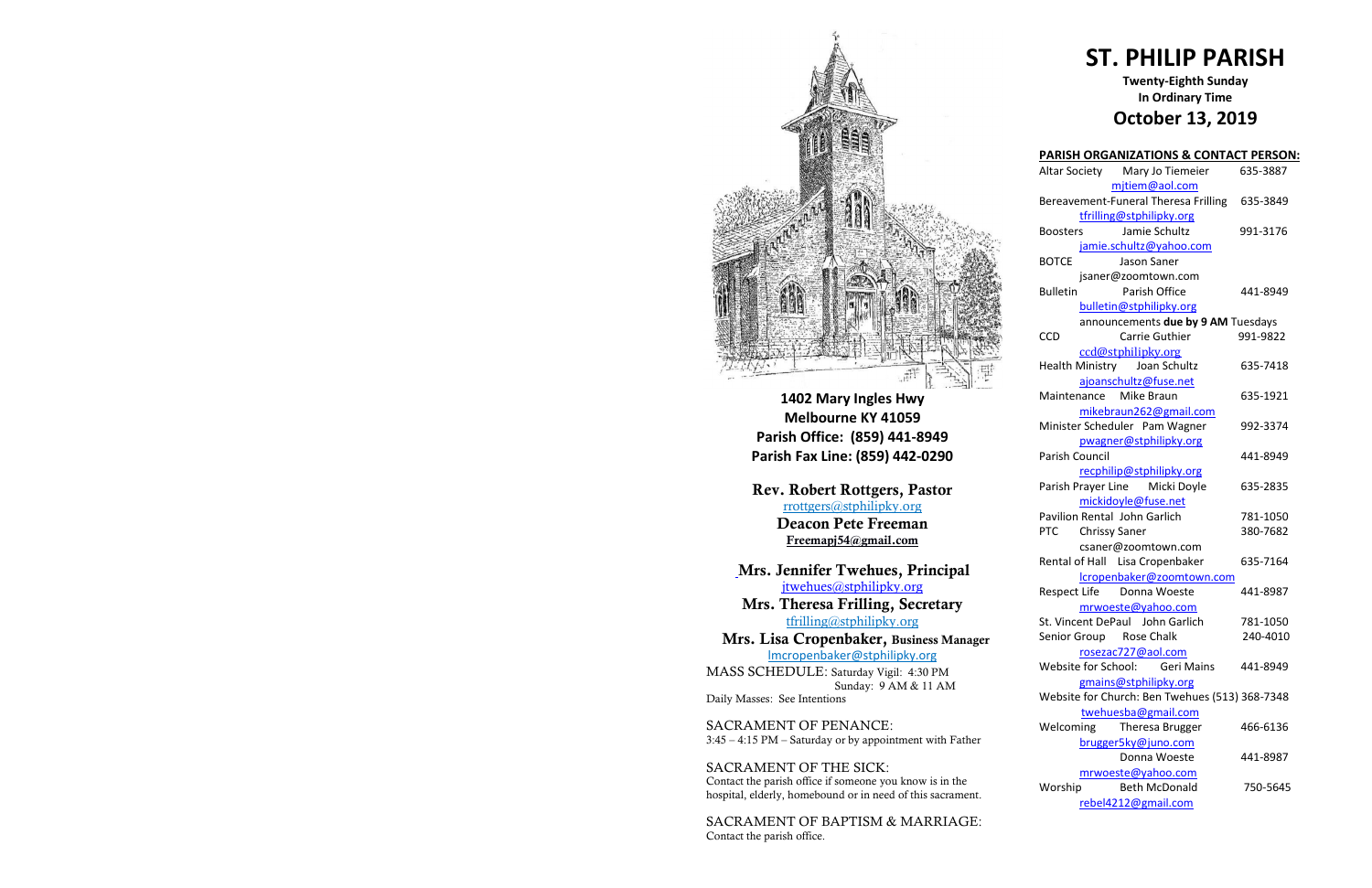#### **MASS INTENTIONS**

**Saturday October 12**<br>4:30 PM Ralph and R Ralph and Rodney Giar

| Sunday          | October 13               |
|-----------------|--------------------------|
| 9:00 AM         | EMT's & Firemen's        |
| 11:00 AM        | Carl and Martha Sandfoss |
| <b>Tuesday</b>  | October 15               |
| 7:00 PM         | <b>Raymond Tiemeier</b>  |
| Wednesday       | October 16               |
| 8:30 AM         | Ralph & Rodney Giar      |
| <b>Friday</b>   | October 17               |
| 8:30 AM         | Fr. James Ryan           |
| <b>Saturday</b> | October 19               |
| 4:30 PM         | <b>Paul Mallery</b>      |
| Sunday          | October 20               |

9:00 AM Bill Twehues

## 11:00 AM John Ollberding, Sr.

#### **WEEKLY OFFERINGS (Oct. 6 th)**

Will be available in next week's bulletin.

| <b>CAPITAL CAMPAIGN GOAL \$305,000</b> |         |           |           |  |  |  |
|----------------------------------------|---------|-----------|-----------|--|--|--|
| Sept. 22 <sup>nd</sup>                 | No. of  | Amount    | Amount    |  |  |  |
|                                        | Pledges | Pledged   | Received  |  |  |  |
| Parishioners                           | 118     | \$140,073 | \$110,260 |  |  |  |
| Non-                                   | 28      | \$42,315  | \$38,815  |  |  |  |
| parishioners                           |         |           |           |  |  |  |
| Corporations                           | 2       | \$20,000  | \$20,000  |  |  |  |
| Total                                  | 148     | \$202,388 | \$169,075 |  |  |  |

Thank you to all who have given to the Capital Campaign. We are truly blessed to have such awesome parishioners.

**Will Clift** (St. Philip 7<sup>th</sup> grader) Please continue to keep Will and his Family in your Prayers.

| <b>CALENDAR</b> |                          |  |  |  |
|-----------------|--------------------------|--|--|--|
| October 14-18   | No School Fall Break     |  |  |  |
| October 17      | St Vincent De Paul Mtg.  |  |  |  |
| October 19      | <b>Trash for Cash</b>    |  |  |  |
| October 19      | <b>Arty Party</b>        |  |  |  |
| October 22      | Dine in Night - Chipotle |  |  |  |
| October 25-26   | Fall Scrapbooking event  |  |  |  |
| November 2      | <b>All Souls Mass</b>    |  |  |  |
| November 9      | <b>AWAKEN</b>            |  |  |  |

#### **ALTAR FLOWERS**

In memory of all aborted babies especially in this month of Respect For Life.

#### **OTHERS FIRST - OCTOBER**

CARE©NET Baby bottles are in the vestibules. Please take one home and fill it with change, money, or a check and return. Care©Net's Mission : Acknowledging that every human life begins at conception and is worthy of protection.

#### **PRAYERS**

#### **MELBOURNE FIRE DEPT. HAM SHOOT**

Mark your calendars for Sunday, **October 20th** for the **Turkey & Bacon Shoot** at St. Philip ball field. Your marksmanship or name on a scatter board may win you a frozen turkey or a slab of bacon. Sandwiches will be served along with our famous bean soup prepared by Tom Hater. This is an important fund raiser for the department. Even if you don't shoot, stop by for great food and to meet up with others from the community. The event will begin at Noon.

#### **ST. PHILIP SCHOOL**

**Volunteer Opportunity** Join us on **Oct. 19th** at noon to help with the "Trash for Cash Day". Meet at Mike & Shelly Braun's house 3199 Ten Mile Rd, Melbourne. We will walk low traffic roads and pick up trash (2 mile max. walk). We are provided with gloves, vests & pick-up sticks.

**10th Annual "Fall into Scrapping"** PTC is hosting the Fall into Scrapping event at the St. Philip Parish Center on **Oct. 25**th (No Frills Friday 5p-11p) and Saturday, Oct. 26<sup>th</sup> from 9a-9p. The early bird rate is \$45, includes breakfast, lunch and dinner. Please contact Melissa Hurd at

> **EUCHRE TOURNAMENT** The boys' basketball team will be hosting their  $4<sup>th</sup>$  annual euchre tournament on Friday. **Nov. 22nd**. Doors will open at 5:30 and games begin at 7 pm. If you pre-register cost is \$25 or \$30 at the door. For more information or to register call 786-7604.

[Fallintoscrapping@gmail.com](mailto:Fallintoscrapping@gmail.com) if you have any questions. **Ways to help**: Work in the open spaces, donate \$10 to help defray the costs of purchasing raffle prizes (put in an envelope marked Jill Twehues), tell family and friends. We need someone to type name tags, chop veggies for the salad bar, and cleanup on Saturday 8:30 pm-10 pm. Contact Jill Twehues at [larryandjill2010@hotmail.com](mailto:larryandjill2010@hotmail.com) 

**Arty Party** will be held on Saturday, **Oct. 19th**, from 6pm-8:30pm at St. Philip School Cafeteria. Bring an appetizer to share and your own beverage to enjoy. \$40 Pre-pay only, make checks payable to Arty Party. Any questions contact Jill Fessler at [j.fessler@twc.com](mailto:j.fessler@twc.com) or call 859-781-4326., mail checks to Jill Fessler, PO Box 276, Silver Grove, KY 41085

#### **ST. VINCENT DE PAUL SOCIETY**

The next meeting of the St. Vincent De Paul Society is Thursday **October 17th** at 7:00 PM and will be held in the school library. We welcome new attendees as we prepare for Thanksgiving and Christmas. If you know of an individual or family that could use some help with the upcoming holidays, please let us know at [stvdp@stphilipky.org.](mailto:stvdp@stphilipky.org)No names are necessary just the number of people in the family and their ages.

#### **FUNDRAISER**

Make dinner a selfless act by joining us for a fundraiser to support St Philip School. Come into the **Chipotle** in Highland Heights on Tuesday, **October 22nd** between 4:00pm and 8:00pm. Bring in this flyer, show it on your smartphone or tell the cashier you're supporting the cause to make sure that 33% of the proceeds will be donated to St Philip School.

#### **WORSHIP COMMITTEE**

The All Souls Mass is scheduled for Saturday **November 2** at the 4:30 p.m. Mass. The Worship Committee has sent notices to families that have lost loved ones this past year. If you would like to include a family member or have any questions, please email Beth McDonald at [rebel4212@gmail.com.](mailto:rebel4212@gmail.com)

#### **AWAKEN**,,,,To the possibilities!

Spend a day growing closer to Jesus and other women in our parish **November 9** beginning at **7:30am** and ending with 430 mass. Limited seating available so commit now! Breakfast and lunch will be provided, and your life will be changed for \$10! Contact Melissa Hurd to register 859-240-6395 or [mlhurd@msn.com.](mailto:mlhurd@msn.com)

#### **ST. PHILIP BOOSTERS**

Save the date, "Night at the Races", Saturday, **Nov. 23rd .**

#### **ST JOSEPH PARISH - CAMP SPRINGS**

Fall Fish Fry's **Oct. 18th and 25th** from 4-7:30 pm. The menu features hand-breaded cod or catfish filets as well as shrimp, crab-cakes and salmon, not to mention a wide variety of homemade desserts. Eat in or carry out. For more information or to place a carry-out order, please call 635-2491.

#### **BISHOP BROSSART HS NEWS**

**UNPLANNED** is the inspiring true story of one woman's journey of transformation. The movie will be shown at Bishop Brossart High School Theater on Sunday evening **October 20th** doors open at 5:30pm and movie begins at 6:00pm. Please come to Main Entrance bottom level.

#### **DIOCESAN OF COVINGTON**

**A Historic Moment in the Life of the Diocese** Join Bishop Foys at the Cathedral-Basilica of the Assumption on Saturday, **October 26**, at 10 a.m. for the Funeral Mass and Entombment of Covington's third bishop, +Camillus Paul Maes (1846-1915). A tour by the Cathedral historian will follow. To honor Bishop Maes' lasting impact on the Church in Northern Kentucky and his work building our Cathedral, his remains will be entombed in the former Cathedral Baptistry in a marble sarcophagus that features a carving of his likeness. All are invited! **Come to the upcoming Institute for Religious Liberty Event at Thomas More University!** Did you know that Holocaust denial and anti-Semitic (anti-Jewish) hate crimes are on the rise in America and around the world? This fall, Thomas More University's Wm. T (Bill) Robinson III Institute for Religious Liberty will host an interfaith event to provide the community an opportunity for education and civil dialogue on this important topic. **"Anti-Semitism: Then and Now" will take place on October 30 at 7 p.m. in Steigerwald Hall.** The event will feature distinguished scholar Dr. Michael A. Meyer, Ph.D. Adolph S. Ochs Professor of Jewish History Emeritus at Hebrew Union College, as well as two accomplished panelists: Todd Walatka of the University of Notre Dame (who will speak on Jewish-Christian relations) and Shakila Ahmad of the Islamic Center of Greater Cincinnati (who will speak on Jewish-Muslim relations and religious hate crimes). Refreshments will be provided; the event is free and open to the public.

#### **RESPECT LIFE**

**Eighth Grade Pro-Life Essay Contest**-Each year the Pro-Life Office sponsors an essay contest, open to all 8<sup>th</sup> grade students in the diocese. This would include students in our catholic schools, home school and CCD-Religious Education classes. The guidelines for the contest and entry form can be found on our website at [www.covdio.org/Pro-Life](http://www.covdio.org/Pro-Life) . Click on the 2019-2020 Pro-Life Essay Contest guidelines and Entry Form. The deadline for entry is December 6, 2019. Winners will be announced in February 2020. First Place essay will be awarded a \$1,000.00 scholarship to a Diocesan High School. Second Place \$750.00 scholarship to a Diocesan High School and Third Place \$300.00 scholarship to a Diocesan High School. Please contact the Pro-Life Office with any questions. 859-392-1500.

"Some people argue that changing laws will not eliminate abortions. It is certainly true that a change of heart is more important than a change of law. What is forgotten, however, is that the law is the great teacher. Children grow up believing that if a practice is legal, it must be moral." *Cardinal John O'Connor*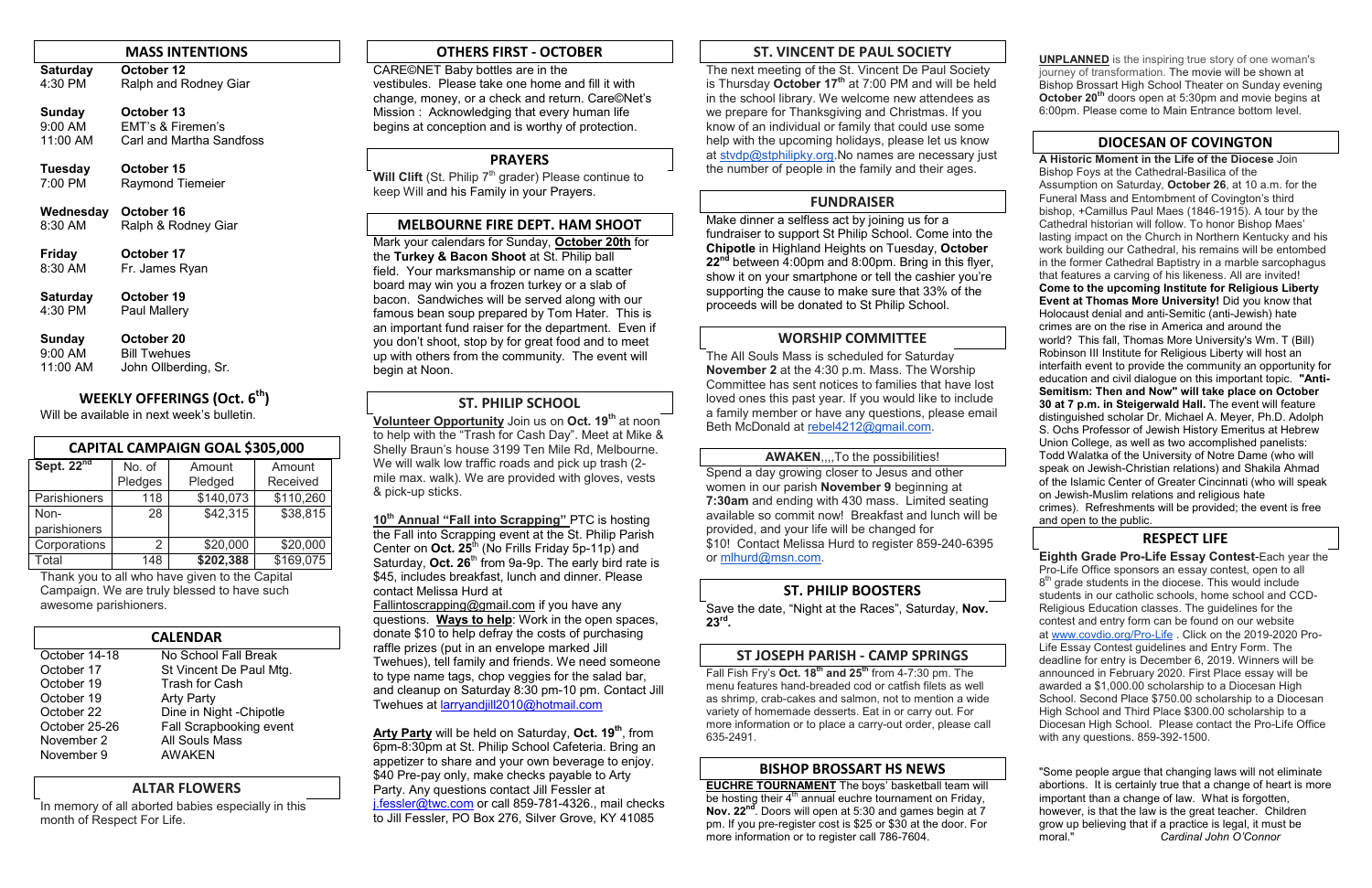#### **DIOCESAN OF COVINGTON**

Calling all high schoolers! Catholic Charities, Diocese of Covington is seeking sophomores, juniors, or seniors to participate in our Reach and Teach Mentoring Program. They will be paired with local elementary/middle school mentees. Once a week, beginning late-October thru April, high school mentors meet for one hour with their assigned mentees at the mentee's school. In the first half-hour, the mentor assists with homework to promote academic success and responsibility. The second half-hour focuses on fun, social activities to build a mentor/mentee relationship promoting self-esteem, positive choices and trust. A *Catholic Charities'* School Counselor supervises all mentor/mentee pairs at each participating school. For more information contact Kristina Jolly at [KJolly@covingtoncharities.org](mailto:KJolly@covingtoncharities.org) or to fill out an application visit [www.covingtoncharities.org/reachandteach](http://www.covingtoncharities.org/reachandteach)

**EXORCISM TALK & BONFIRE:** Does the Devil exist? Are angels & demons real? All across the world thousands of Catholic priests claim to regularly battle the devil in a rite known as "exorcism." For many years now, Mary Chasteen (PhD candidate) has assisted Fr. Vince Lampert, in his ministry as one of the country's leading exorcists. Join local young adults (18 – 35) as we gather around a bonfire the weekend before Halloween to hear Mary's stories and ask her questions about the Church's Teachings on "spiritual warfare." Questions? Email [btorline@covdio.org](mailto:btorline@covdio.org)



#### **CALLING ALL CRAFTERS AND VENDORS**

St. Augustine's HSO will be holding a Craft Fair November 2nd from 10-3. The cost is \$15 a booth which will include two tables. If you have any questions or want to reserve a booth, please contact Brittany Farrell at [BFarrell0325@gmail.com.](mailto:BFarrell0325@gmail.com)

#### **TURKEY SHOOTS**

The St. Barbara Holy Name Society will be holding their annual turkey, ham and pork shoots on Saturdays, Oct. 19, Oct 26 and Nov. 2nd. Shoots run from Noon - 5pm. Food, snacks, drinks and scatter boards will be available. You do not need to shoot to attend; there are other ways to win besides the shoots. Give yourself a break from fall chores and stop in for a sandwich or beverage. 12 gauge ONLY. For more information contact Jeff Jehn 512-5482 or email, [turkeyshootstbarbara@gmail.com.](mailto:turkeyshootstbarbara@gmail.com)